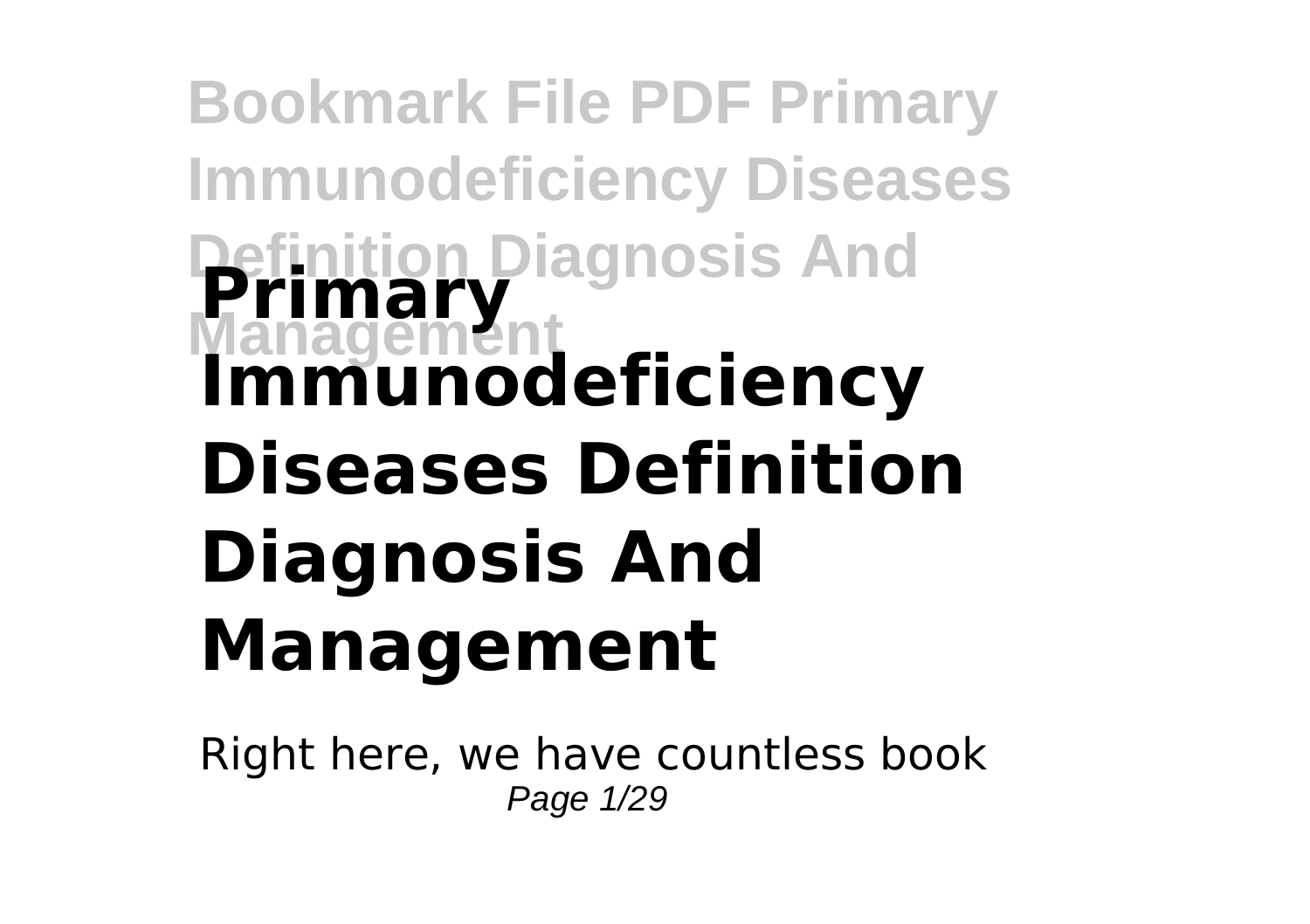# **Bookmark File PDF Primary Immunodeficiency Diseases Definition Diagnosis And primary immunodeficiency diseases Management definition diagnosis and management** and collections to check out. We additionally have the funds for variant types and next type of the books to browse. The pleasing book, fiction, history, novel, scientific research, as well as various further sorts of books are readily affable here.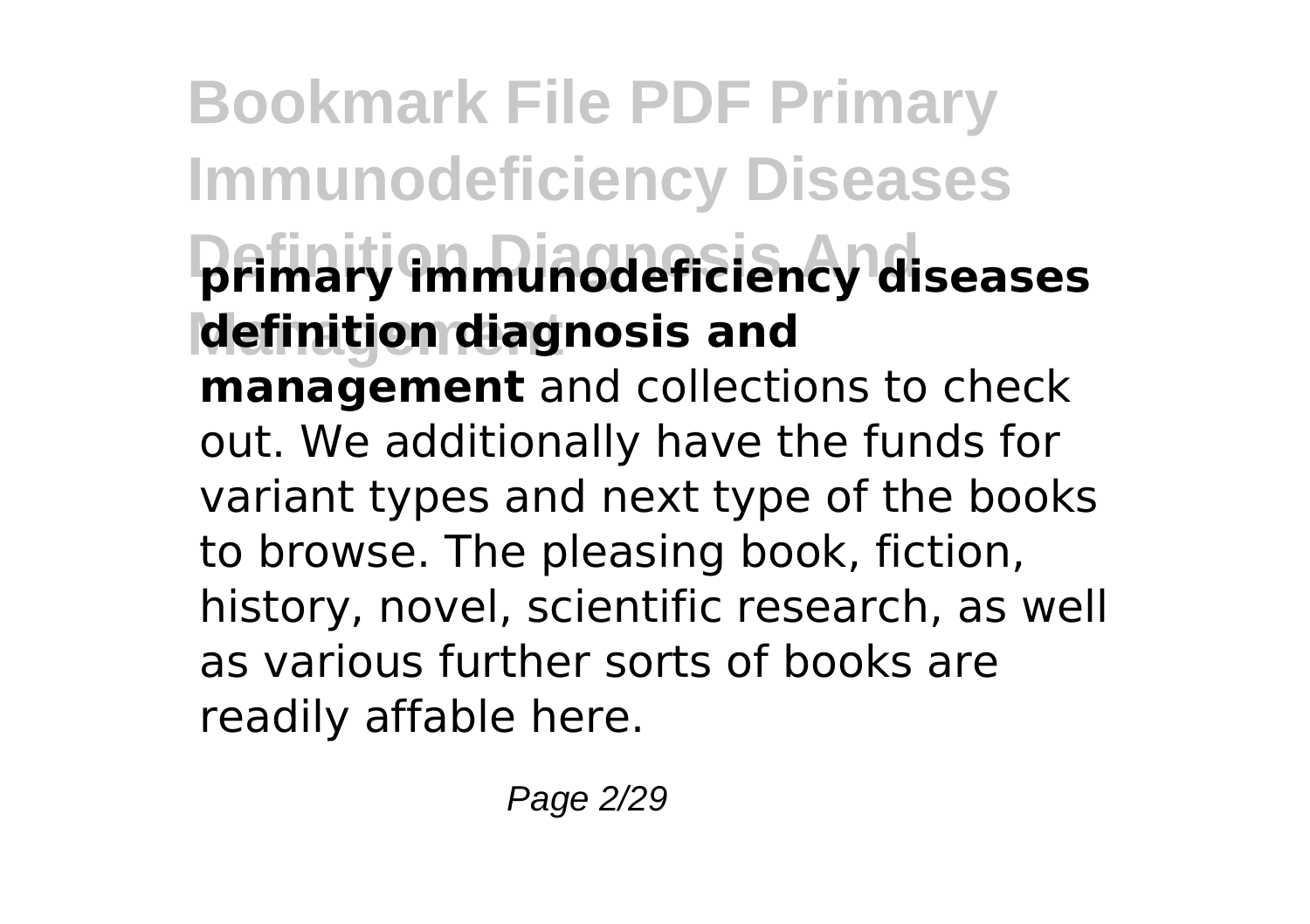# **Bookmark File PDF Primary Immunodeficiency Diseases Definition Diagnosis And**

As this primary immunodeficiency diseases definition diagnosis and management, it ends happening brute one of the favored books primary immunodeficiency diseases definition diagnosis and management collections that we have. This is why you remain in the best website to see the incredible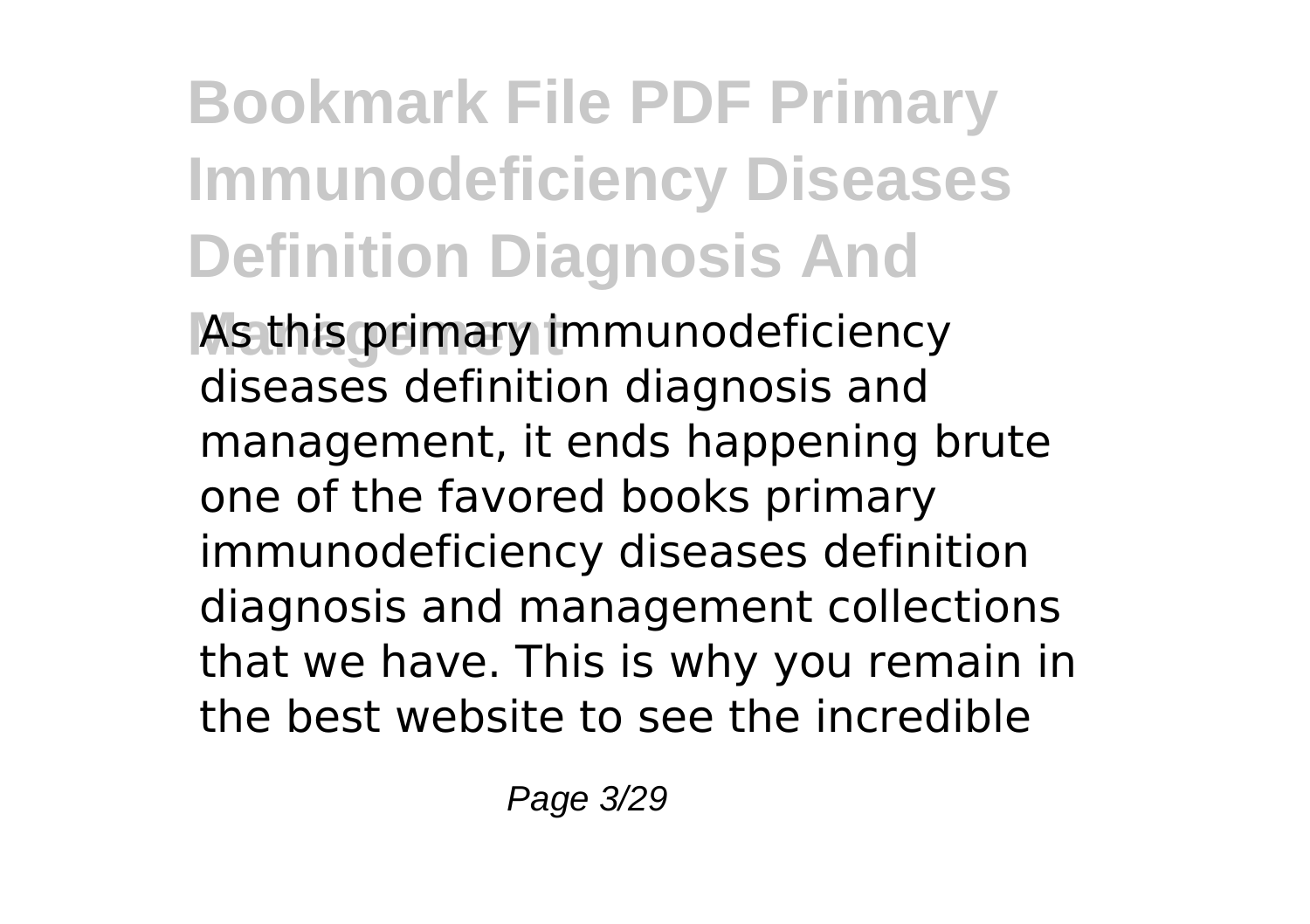**Bookmark File PDF Primary Immunodeficiency Diseases Book to have.** Diagnosis And **Management** If your library doesn't have a subscription to OverDrive or you're looking for some more free Kindle books, then Book Lending is a similar service where you can borrow and lend books for your Kindle without going through a library.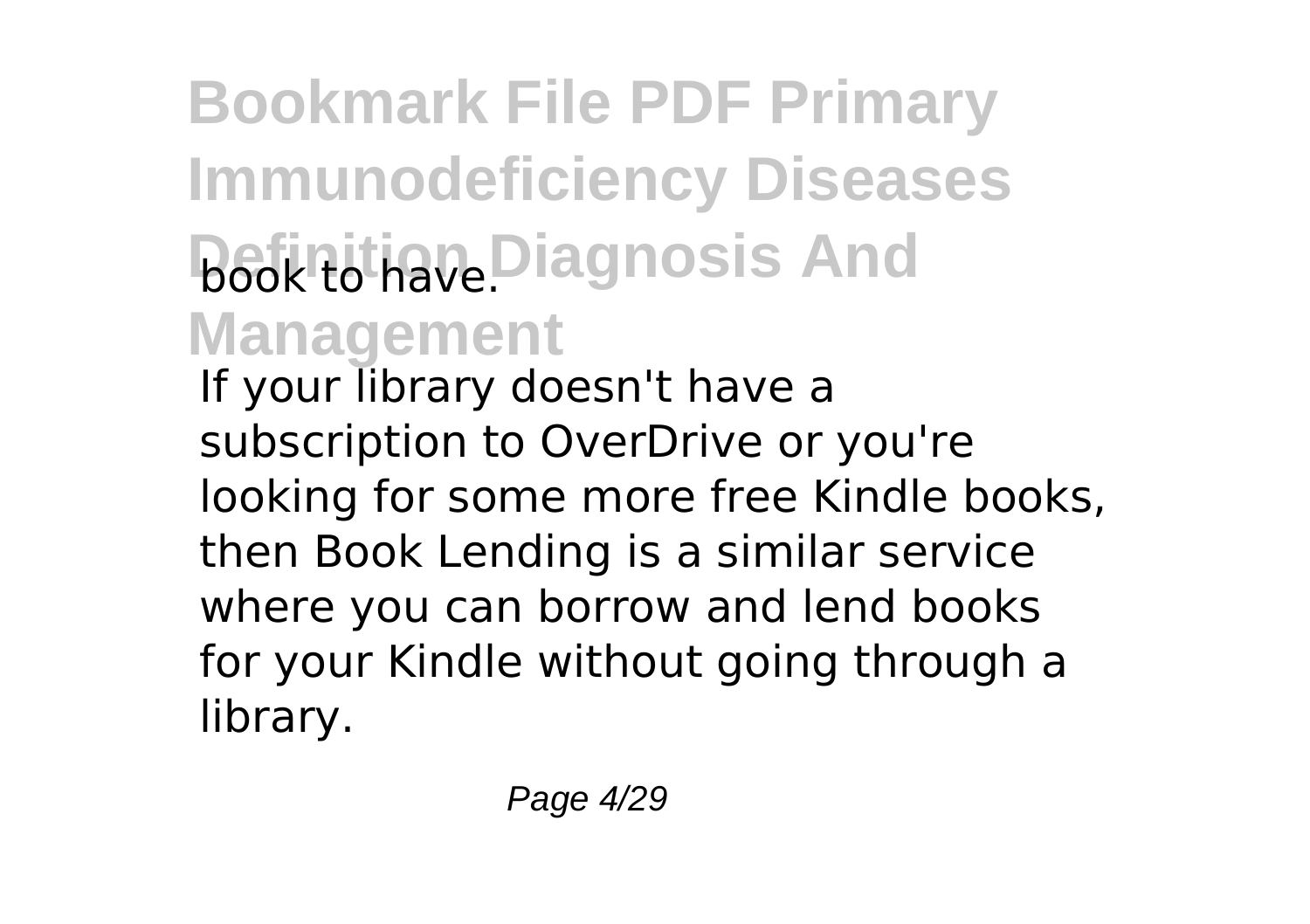# **Bookmark File PDF Primary Immunodeficiency Diseases Definition Diagnosis And**

# **Primary Immunodeficiency Diseases Definition Diagnosis**

Signs and symptoms of primary immunodeficiency can include: Frequent and recurrent pneumonia, bronchitis, sinus infections, ear infections, meningitis or skin infections. Inflammation and infection of internal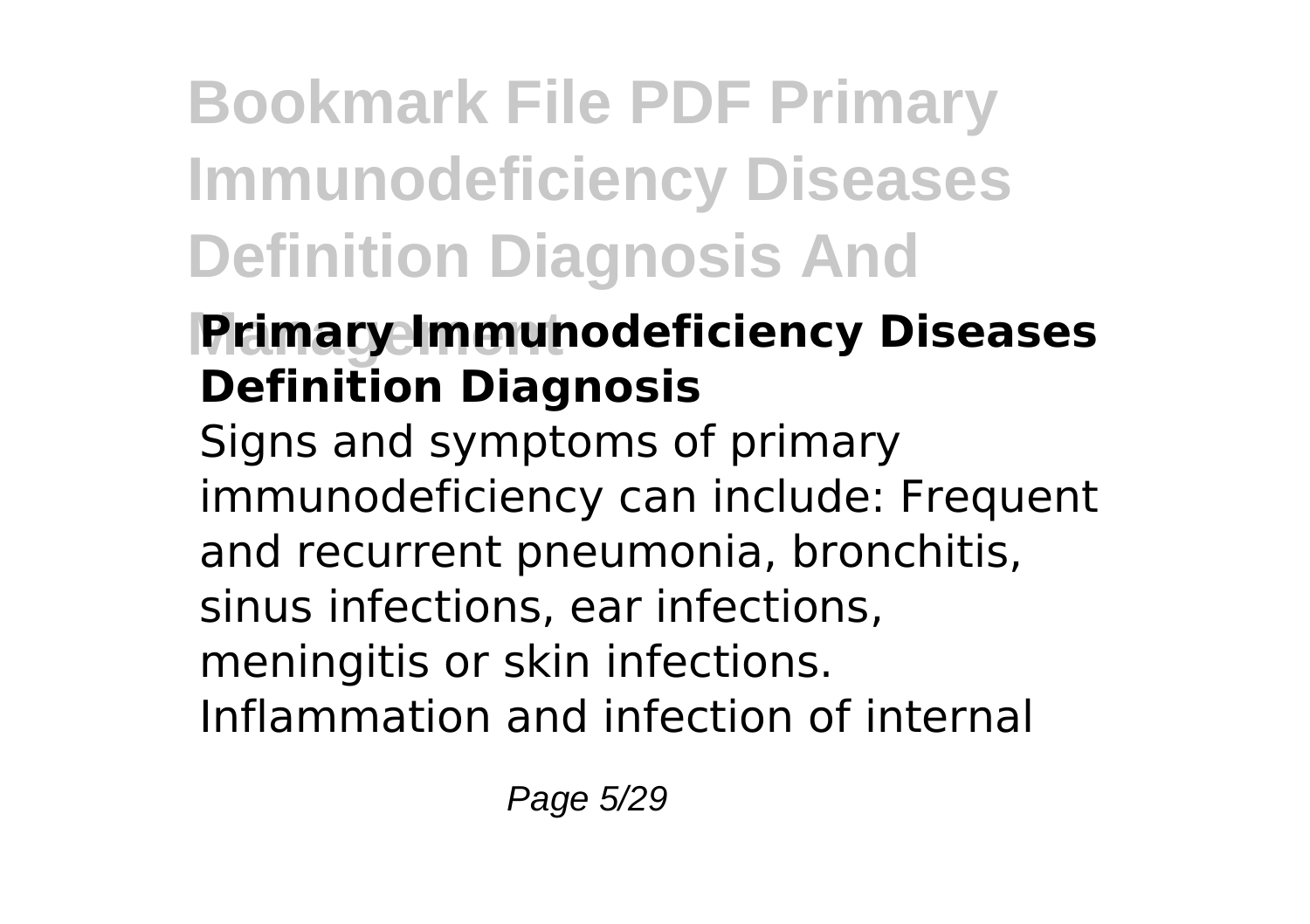**Bookmark File PDF Primary Immunodeficiency Diseases** *<u>Organs. Blood disorders</u>*, such as low platelet counts or anemia. Digestive problems, such ...

### **Primary immunodeficiency - Symptoms and causes - Mayo Clinic** Treatments for primary immunodeficiency involve preventing and treating infections, boosting the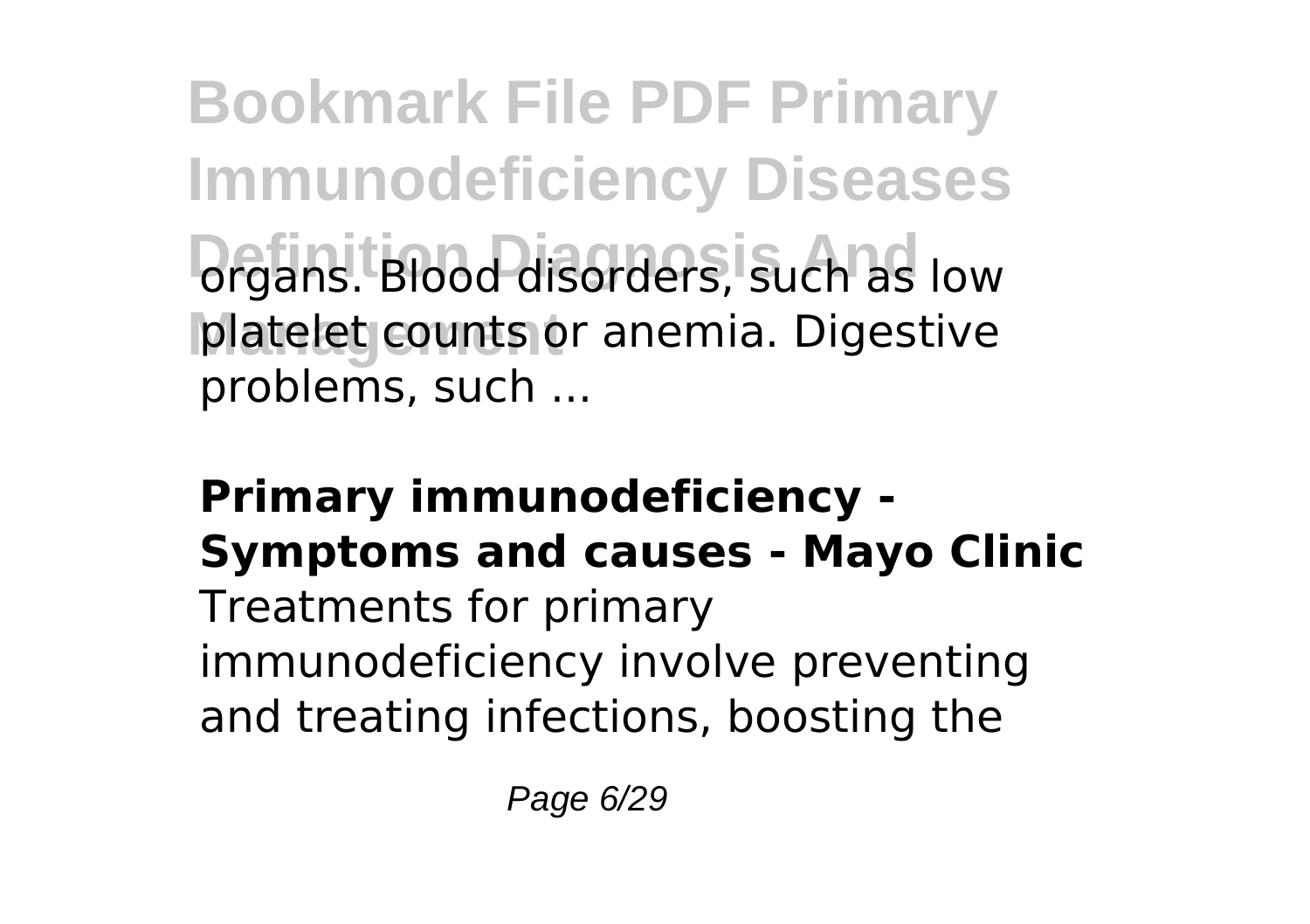**Bookmark File PDF Primary Immunodeficiency Diseases** immune system, and treating the underlying cause of the immune problem. In some cases, primary immune disorders are linked to a serious illness, such as an autoimmune disorder or cancer, which also needs to be treated.

### **Primary immunodeficiency -**

Page 7/29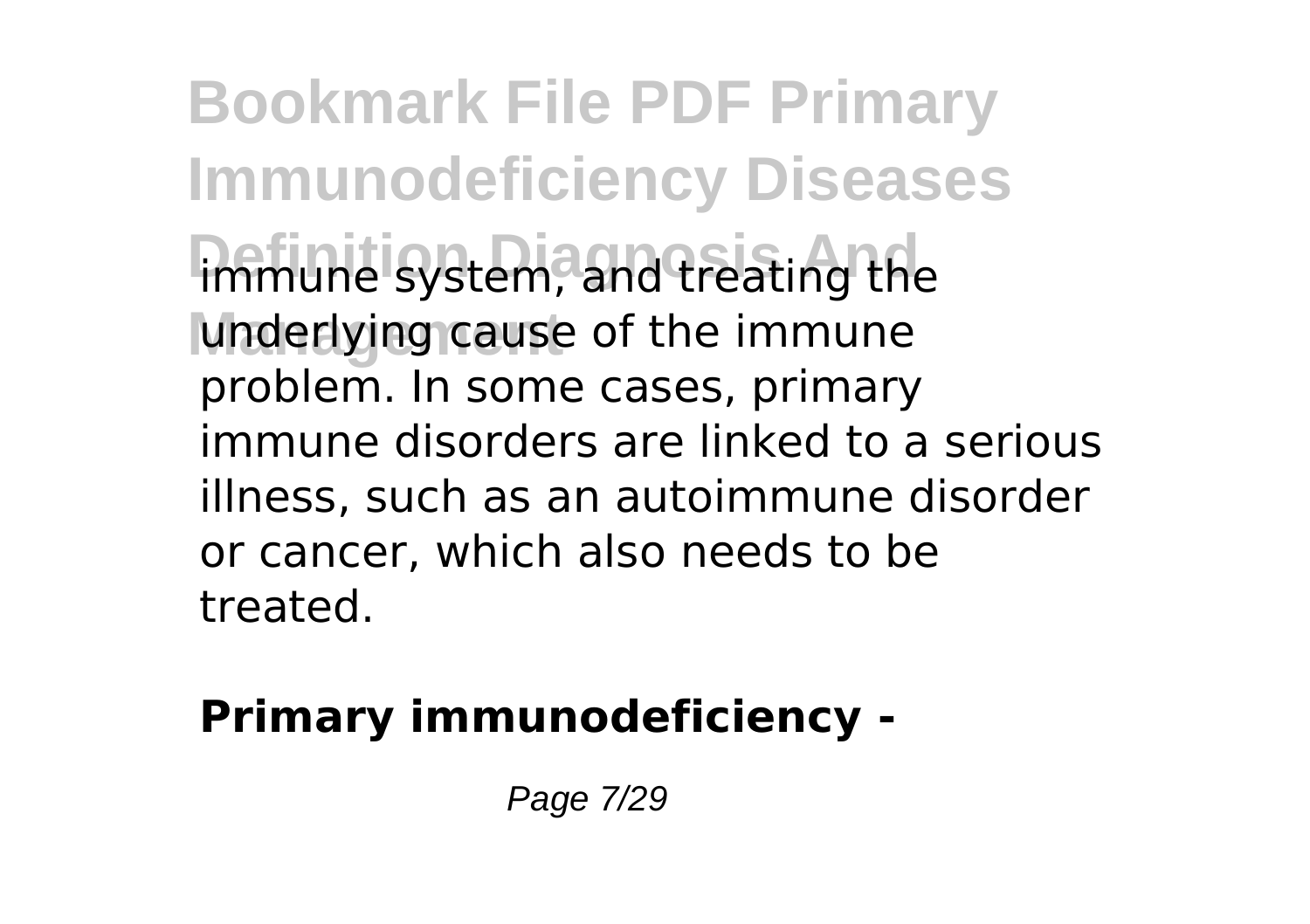**Bookmark File PDF Primary Immunodeficiency Diseases Definition Diagnosis And Diagnosis and treatment - Mayo ... Management** In particular, symptoms and signs suggestive of primary immunodeficiency disease can include: Frequent or hard-totreat infections Recurrent pneumonia, sinus infections, or ear infections Weight loss or delayed growth Enlarged lymph nodes Enlarged spleen Recurrent deep abscesses in internal organs ...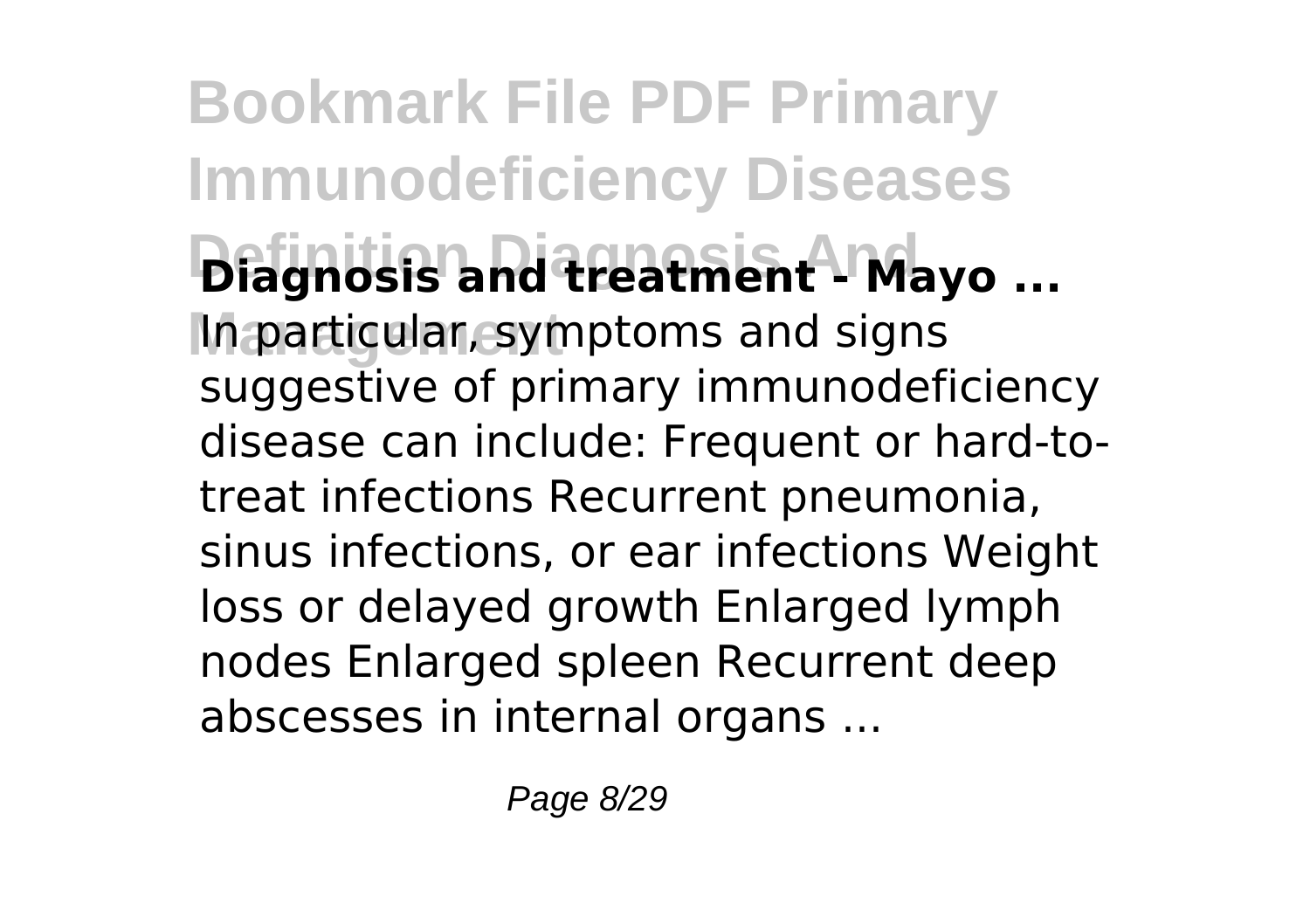# **Bookmark File PDF Primary Immunodeficiency Diseases Definition Diagnosis And**

### **Primary Immunodeficiency Disease (PIDD): Symptoms & Treatment** Primary Immunodeficiency Diseases (PIDD) are a group of more than 300 diseases. These conditions are due to defects in the body's defenses (immune system). In most cases, PIDD are associated with acute or recurrent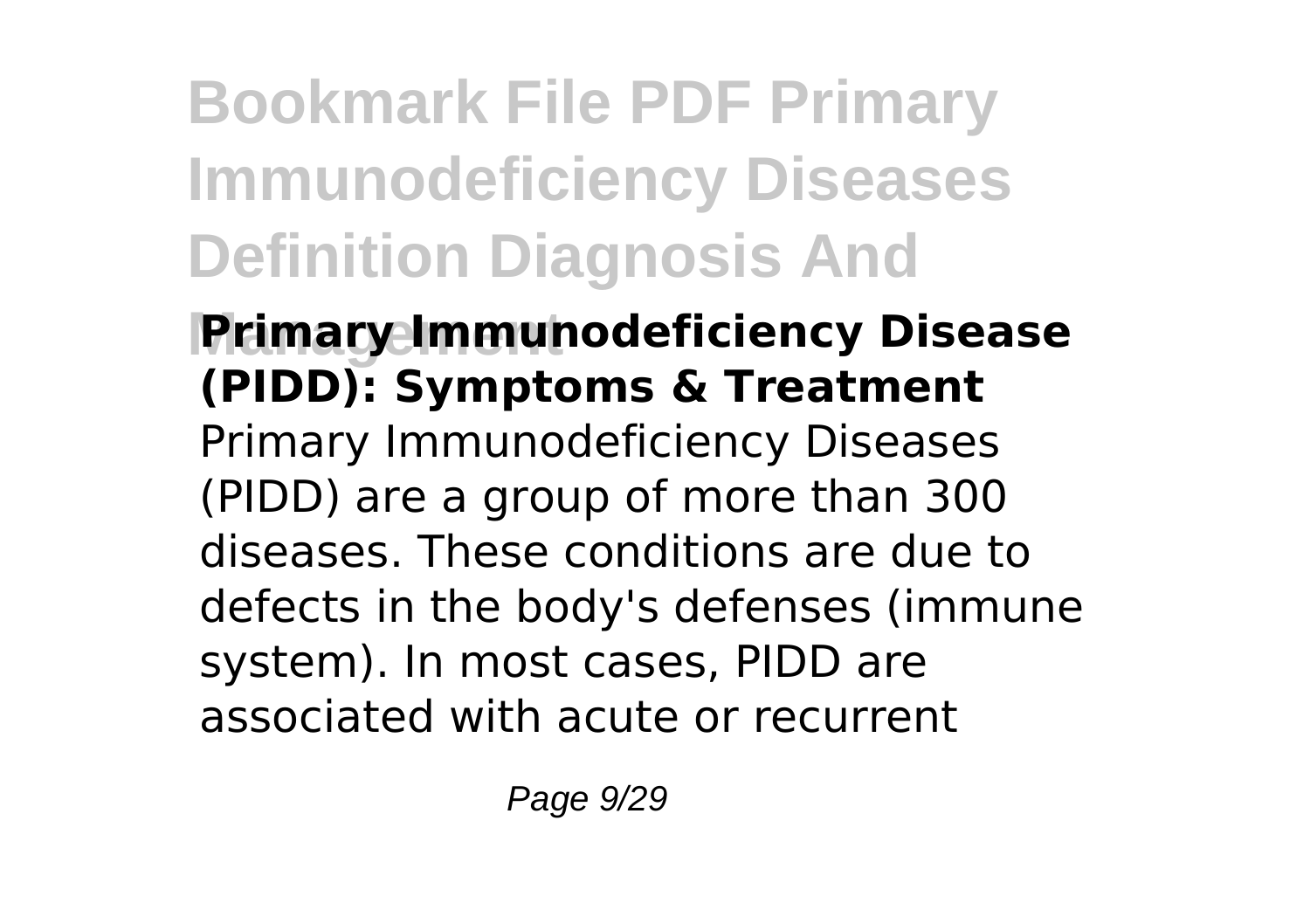**Bookmark File PDF Primary Immunodeficiency Diseases** infections, depending on the portion of **Management** the immune system affected. Most PIDD are inherited in our genes, so they are present at birth, but they often do not become apparent or diagnosed until late in childhood--or even in adult life.

#### **Primary Immunodeficiency Diseases (PIDD) Defined | AAAAI**

Page 10/29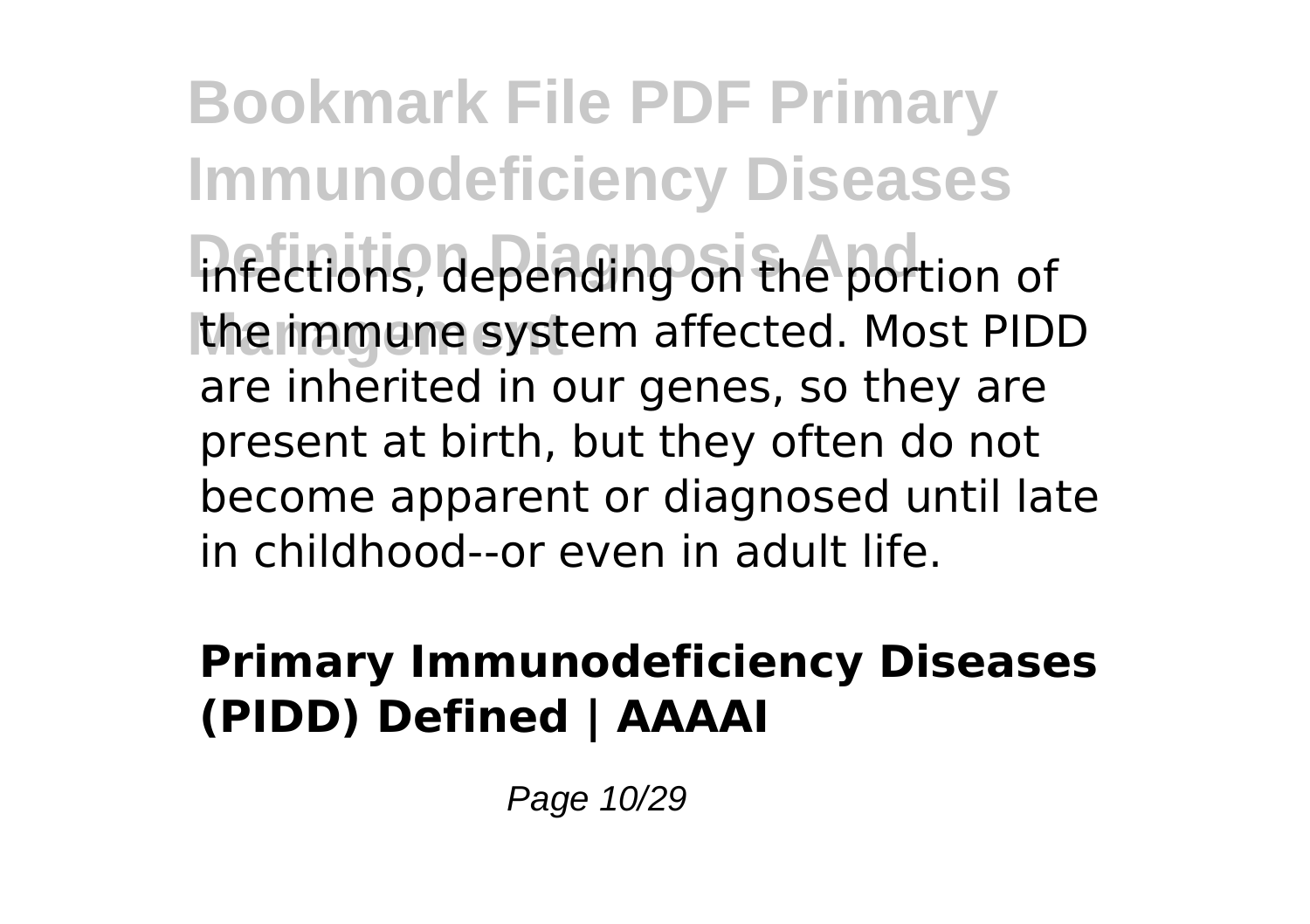**Bookmark File PDF Primary Immunodeficiency Diseases** Symptoms, Diagnosis, Treatment & **Management** Management. According to the leading experts in immunology, when part of the immune system is either absent or not functioning properly, it can result in an immune deficiency disease. When the cause of this deficiency is hereditary or genetic, it is called a primary immunodeficiency disease (PIDD).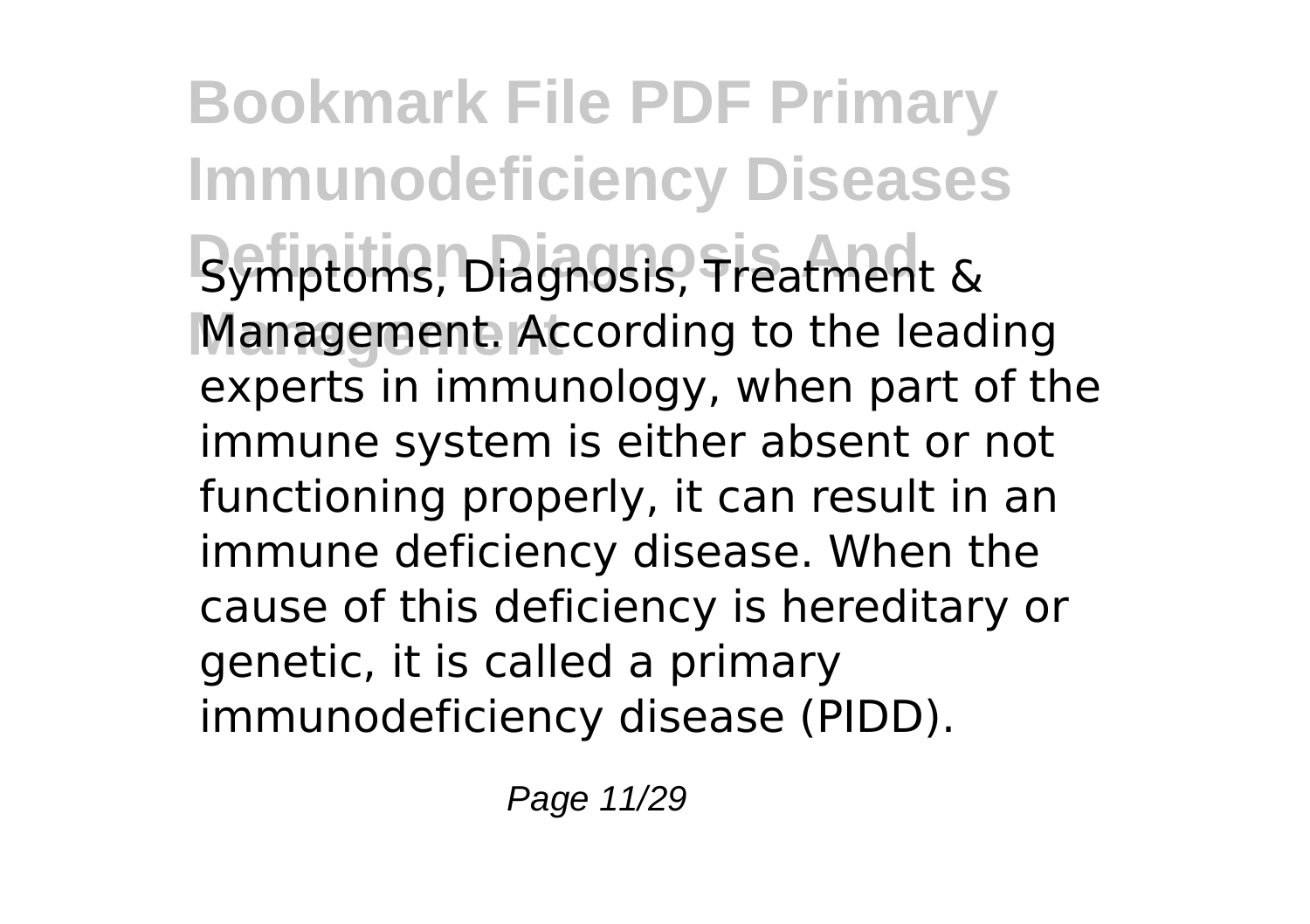# **Bookmark File PDF Primary Immunodeficiency Diseases Definition Diagnosis And**

## **Management Primary Immunodeficiency Disease | AAAAI**

Primary immune deficiency diseases (PIDDs) are rare, genetic disorders that impair the immune system. Without a functional immune response, people with PIDDs may be subject to chronic, debilitating infections, such as Epstein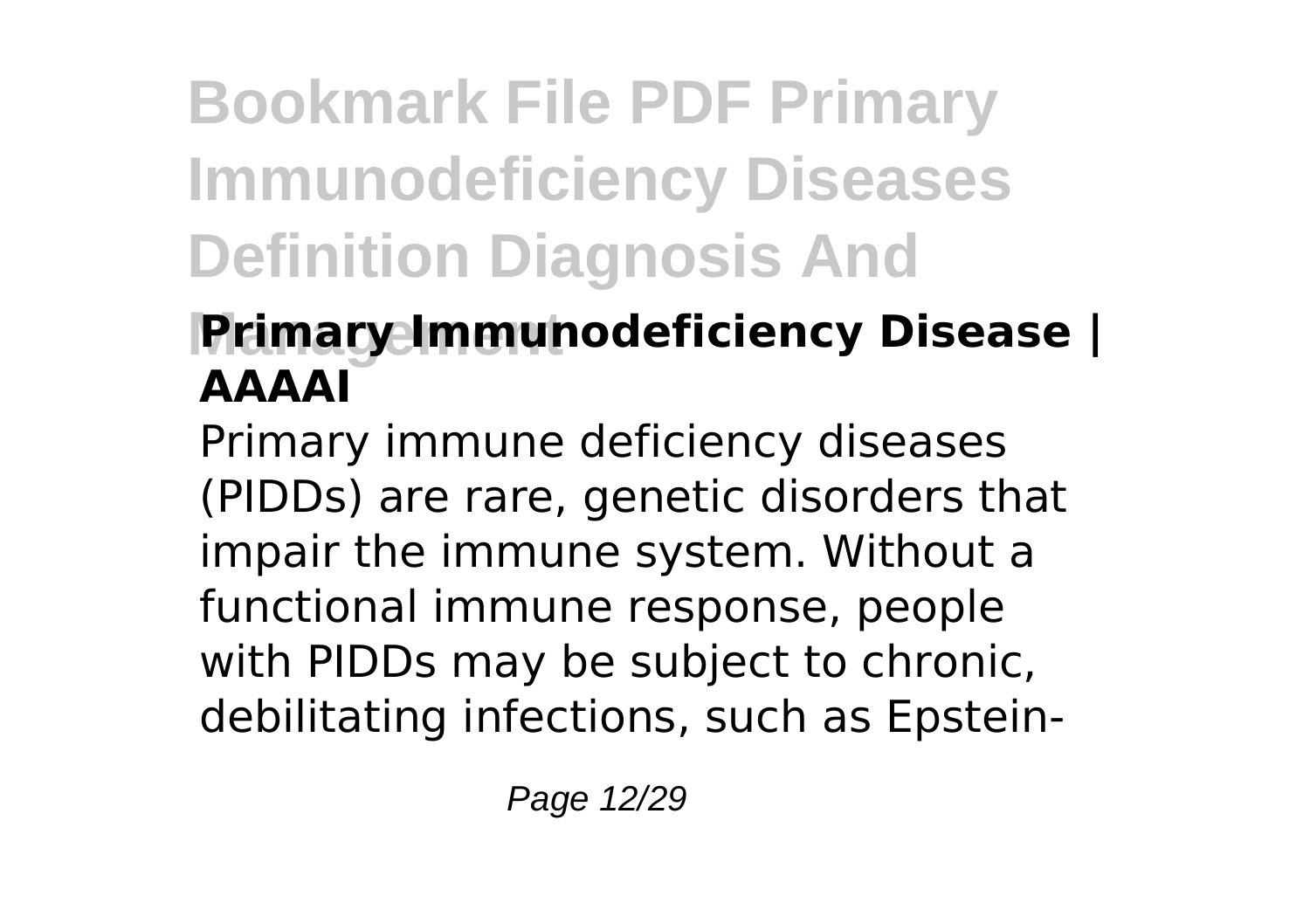**Bookmark File PDF Primary Immunodeficiency Diseases Barr virus (EBV), which can increase the** risk of developing cancer.

**Primary Immune Deficiency Diseases (PIDDs) | NIH: National ...** Primary Immunodeficiency Diseases: Definition, Diagnosis, and Management is a new 358-page book edited by 3 colleagues—2 from an active center in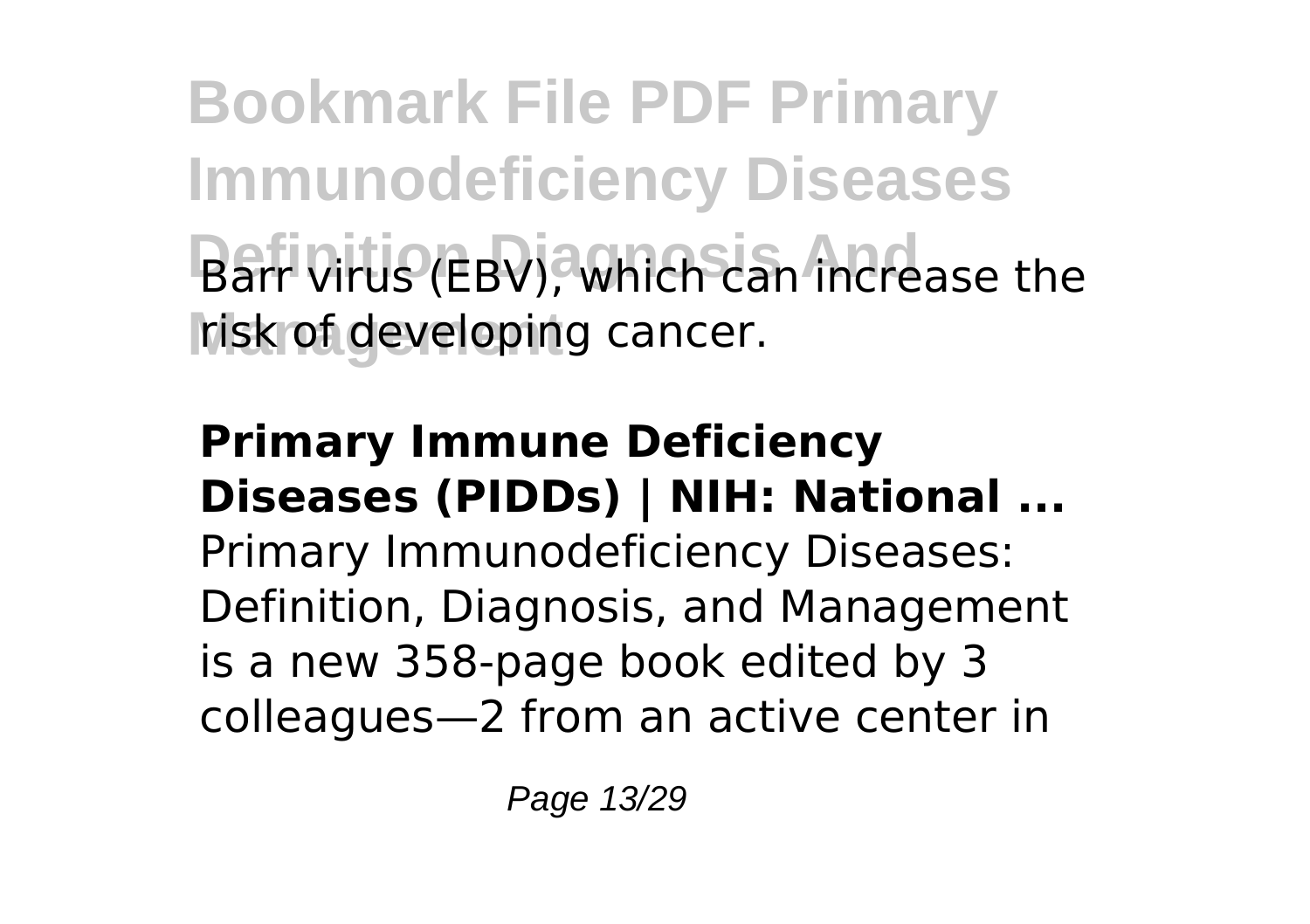**Bookmark File PDF Primary Immunodeficiency Diseases Definition Diagnosis And** Tehran, the third a well-known expert from Harvard Medical School. It provides a useful and easy-to-read update, covering most of the disorders associated with defects in lymphocytes, phagocytes, and complement.

#### **Primary Immunodeficiency Diseases: Definition, Diagnosis ...**

Page 14/29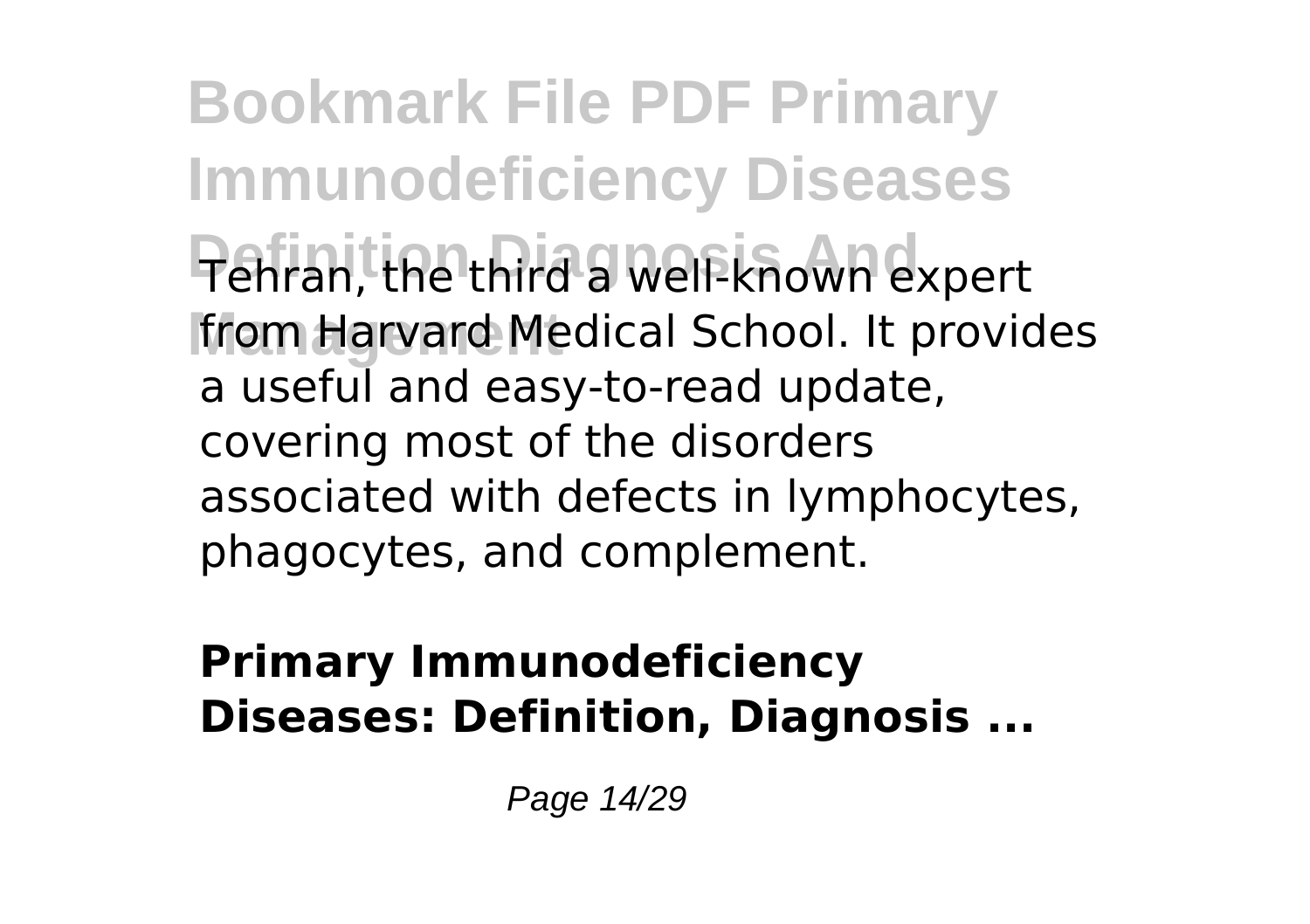**Bookmark File PDF Primary Immunodeficiency Diseases** WebMD explains the causes, symptoms, and treatment of primary immunodeficiency diseases (PIDDs), a group of conditions that makes it hard for your body to fight infections.

**Primary Immunodeficiency Diseases: Causes, Symptoms ...** The following diseases and conditions

Page 15/29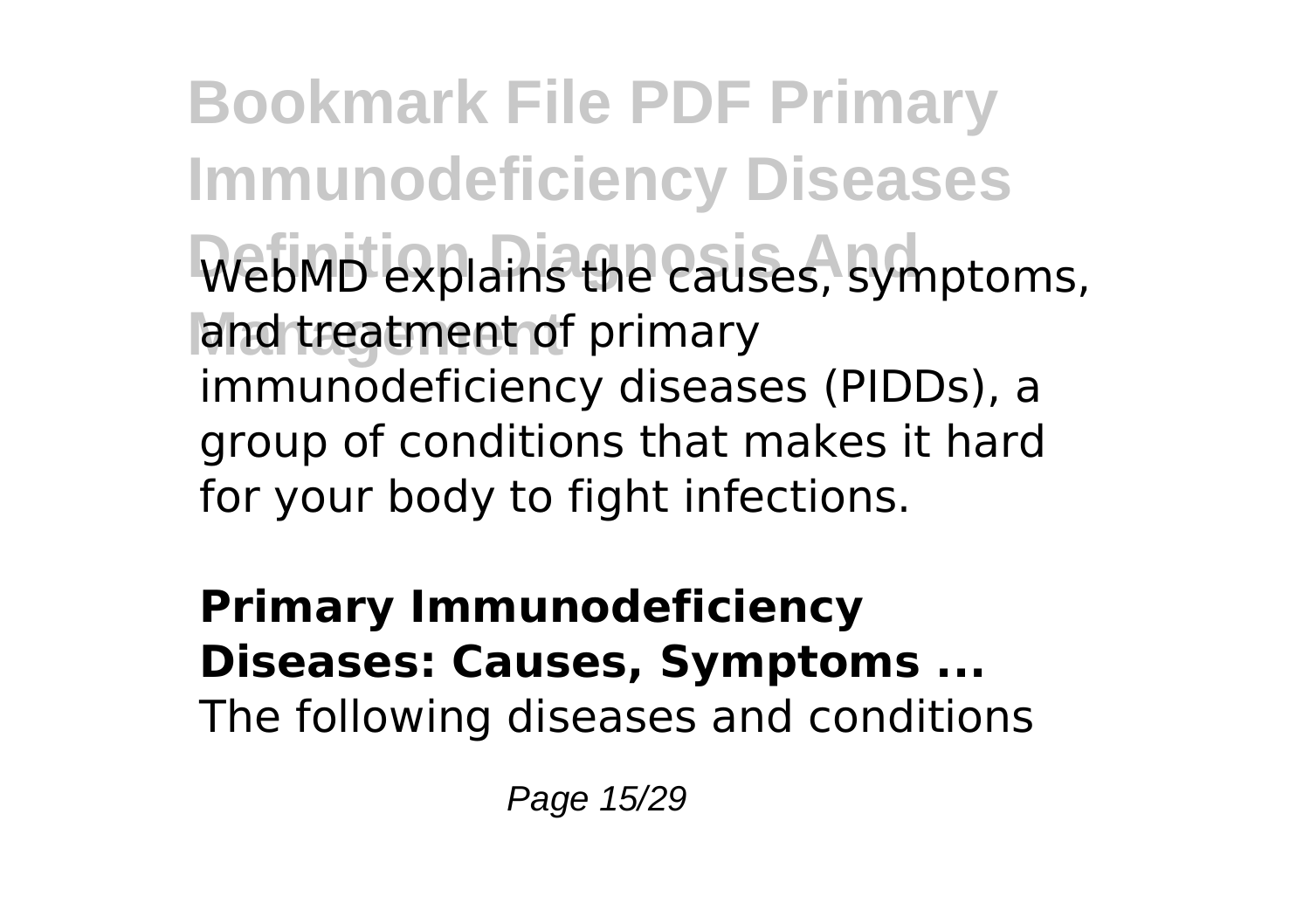**Bookmark File PDF Primary Immunodeficiency Diseases** are linked to primary immunodeficiency disorders: ataxia-telangiectasia Chediak-Higashi syndrome combined immunodeficiency disease complement deficiencies DiGeorge syndrome hypogammaglobulinemia Job syndrome leukocyte adhesion defects panhypogammaglobulinemia ...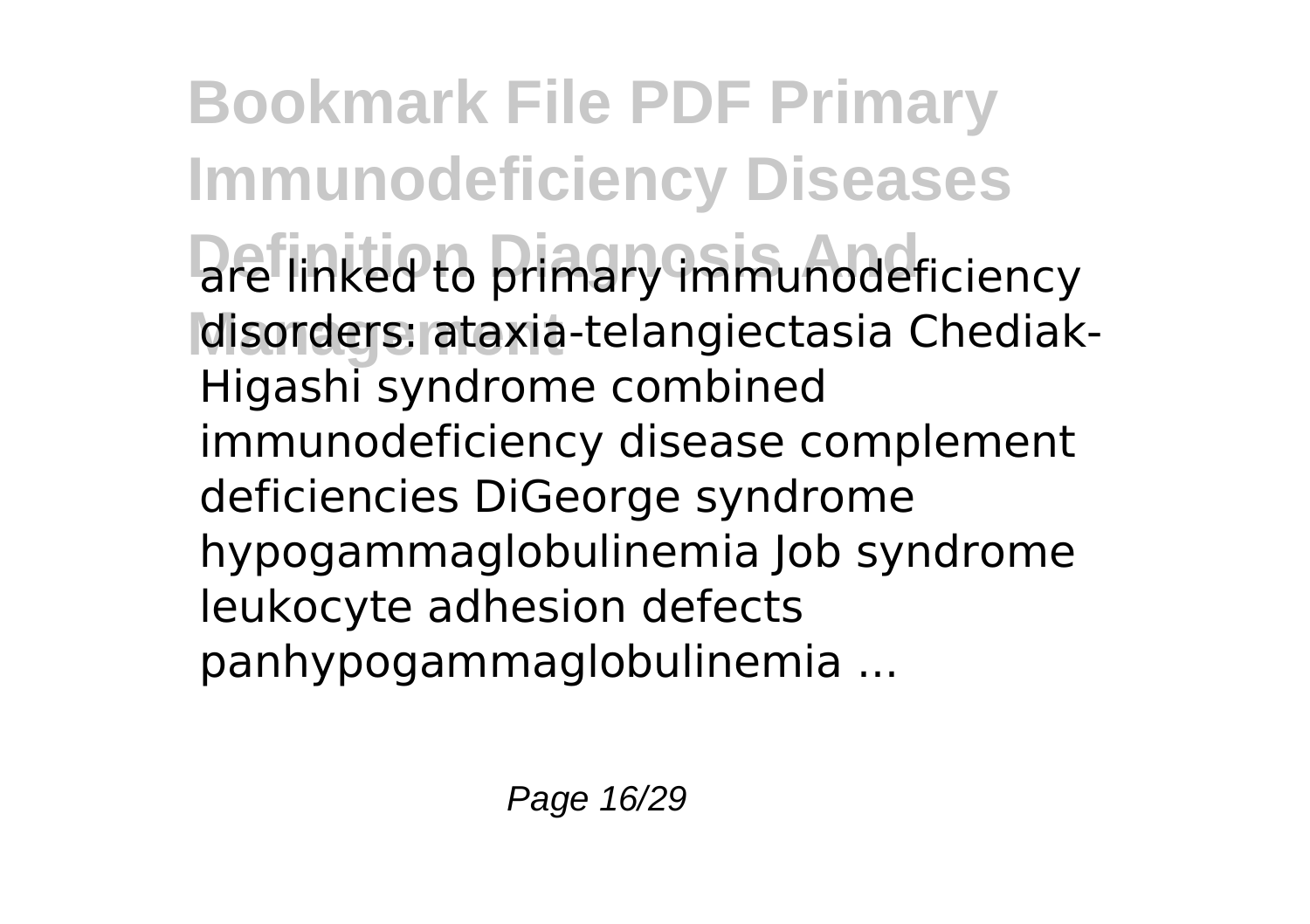# **Bookmark File PDF Primary Immunodeficiency Diseases Definition Diagnosis And Immunodeficiency Disorders: Types, Symptoms, and Diagnosis** The Immune Deficiency Foundation improves the diagnosis, treatment, and quality of life of people affected by primary immunodeficiency through fostering a community empowered by advocacy, education, and research.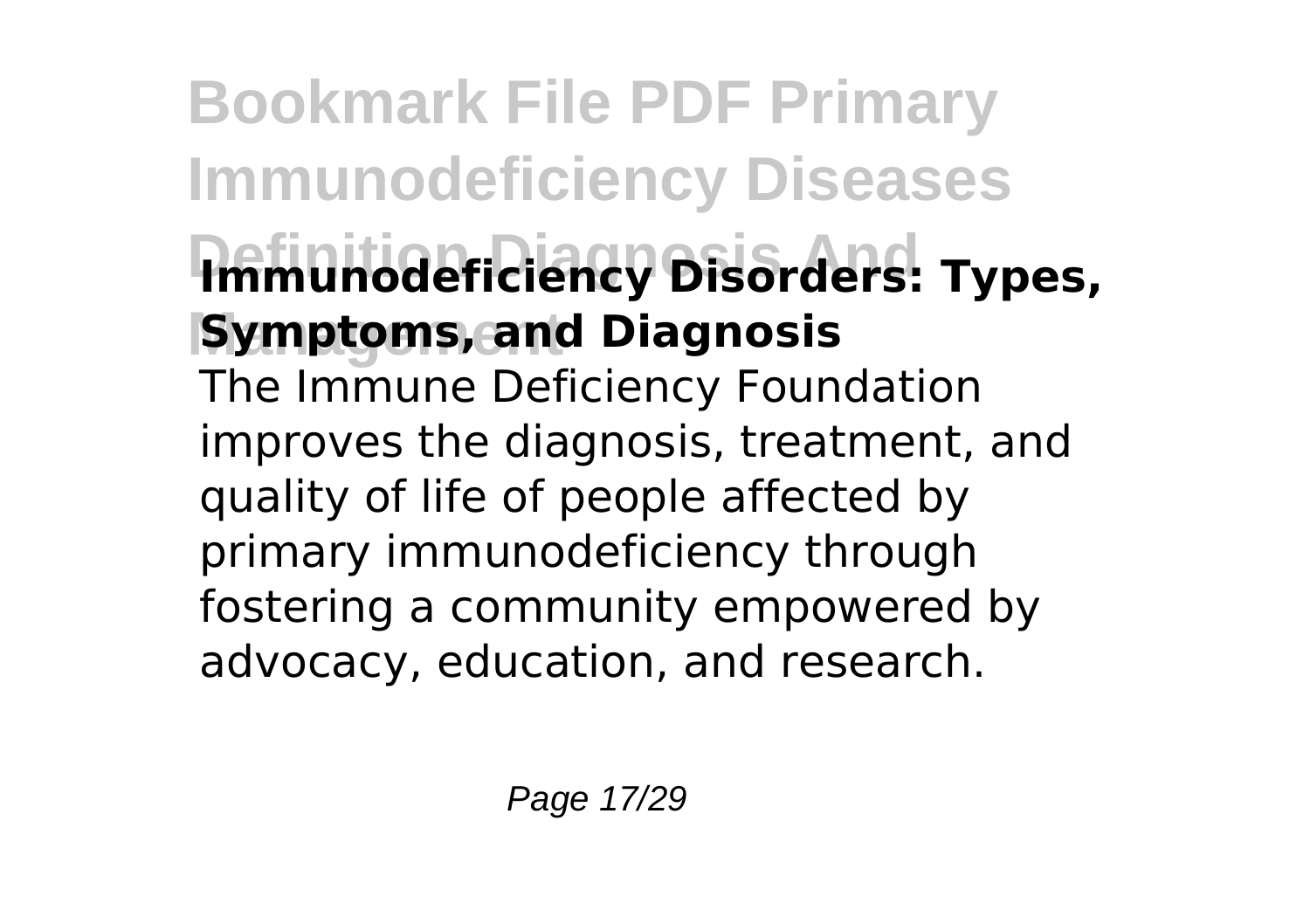# **Bookmark File PDF Primary Immunodeficiency Diseases Definition Diagnosis And Specific Disease Types | Immune Management Deficiency Foundation** Primary immunodeficiency diseases (PIDs) are a group of inborn disorders of the immune system, characterized by increased susceptibility to infections, autoimmunity, and cancers. Although PIDs were previously considered rare

conditions, the number of diagnosed

Page 18/29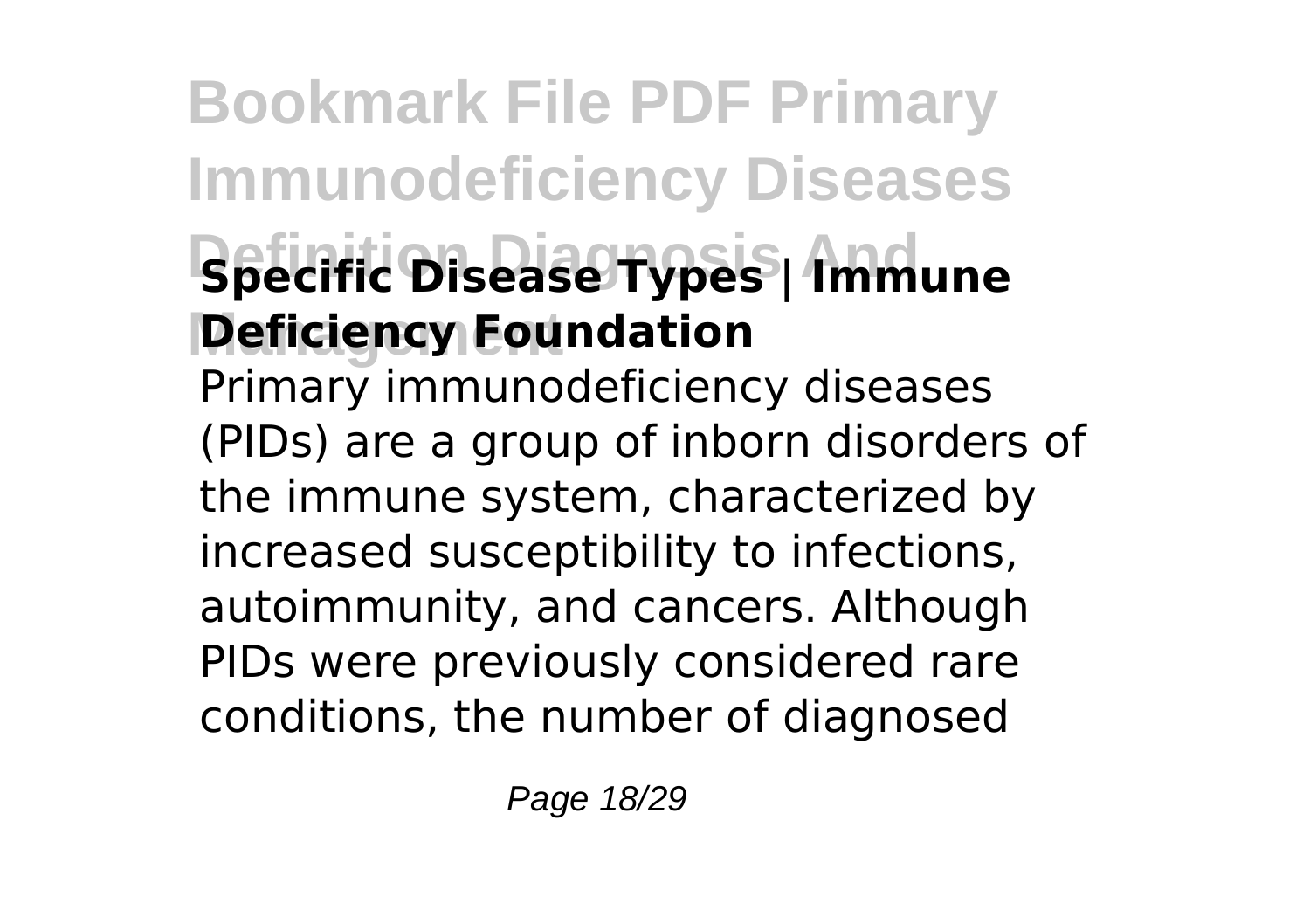**Bookmark File PDF Primary Immunodeficiency Diseases** *Cases is growing rapidly, and about 300* different forms of PIDs have already been recognized.

### **Primary Immunodeficiency Diseases: Definition, Diagnosis ...**

With more than 400 primary immunodeficiency diseases (PI) recognized by the International Union of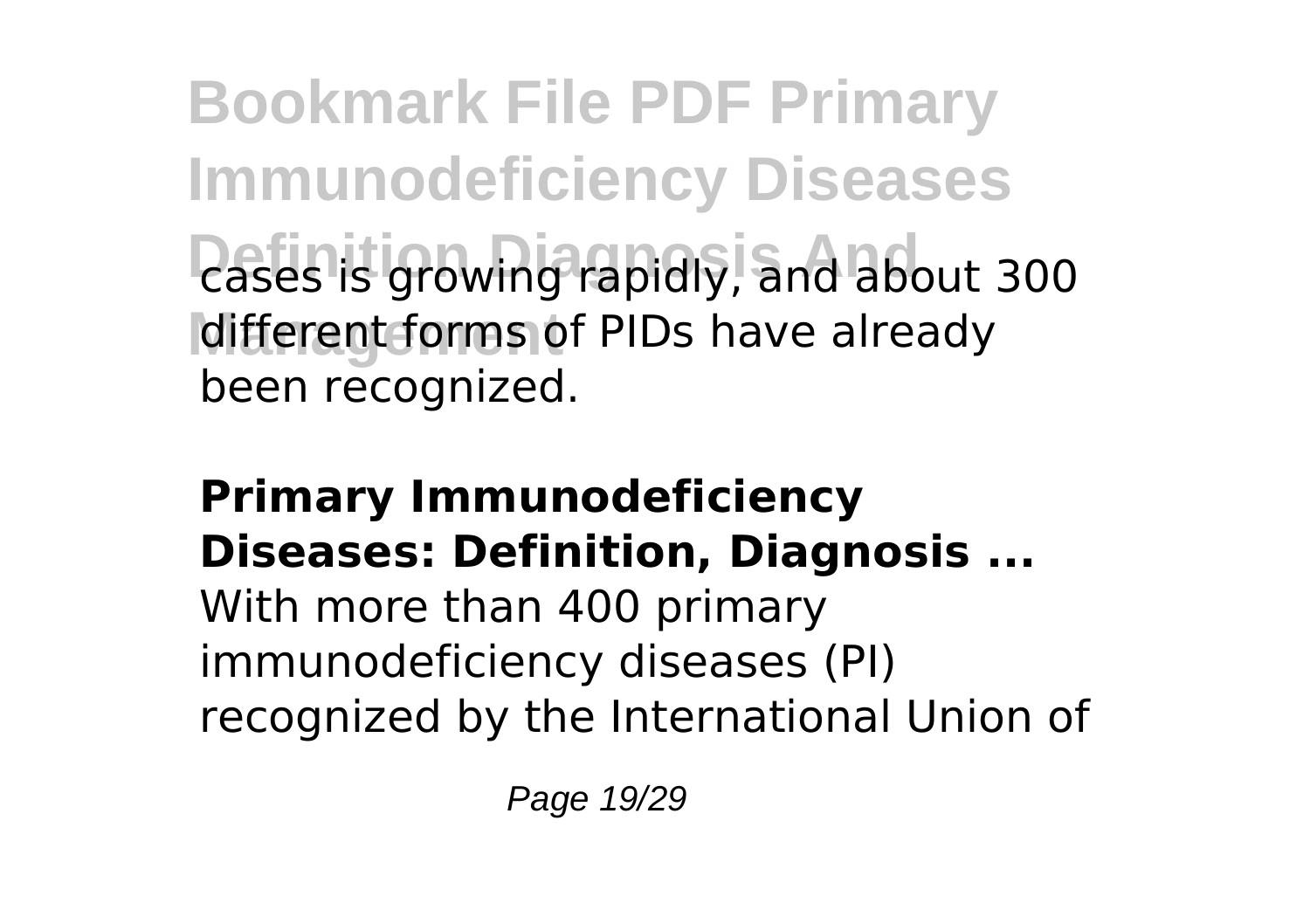**Bookmark File PDF Primary Immunodeficiency Diseases Immunological Societies, we have** created an online guide to helping you understand them. Types of PI Request Your Welcome Packet and Educational Publications

#### **Immune Deficiency Foundation** Primary Immunodeficiency Diseases: Definition, Diagnosis, and Management

Page 20/29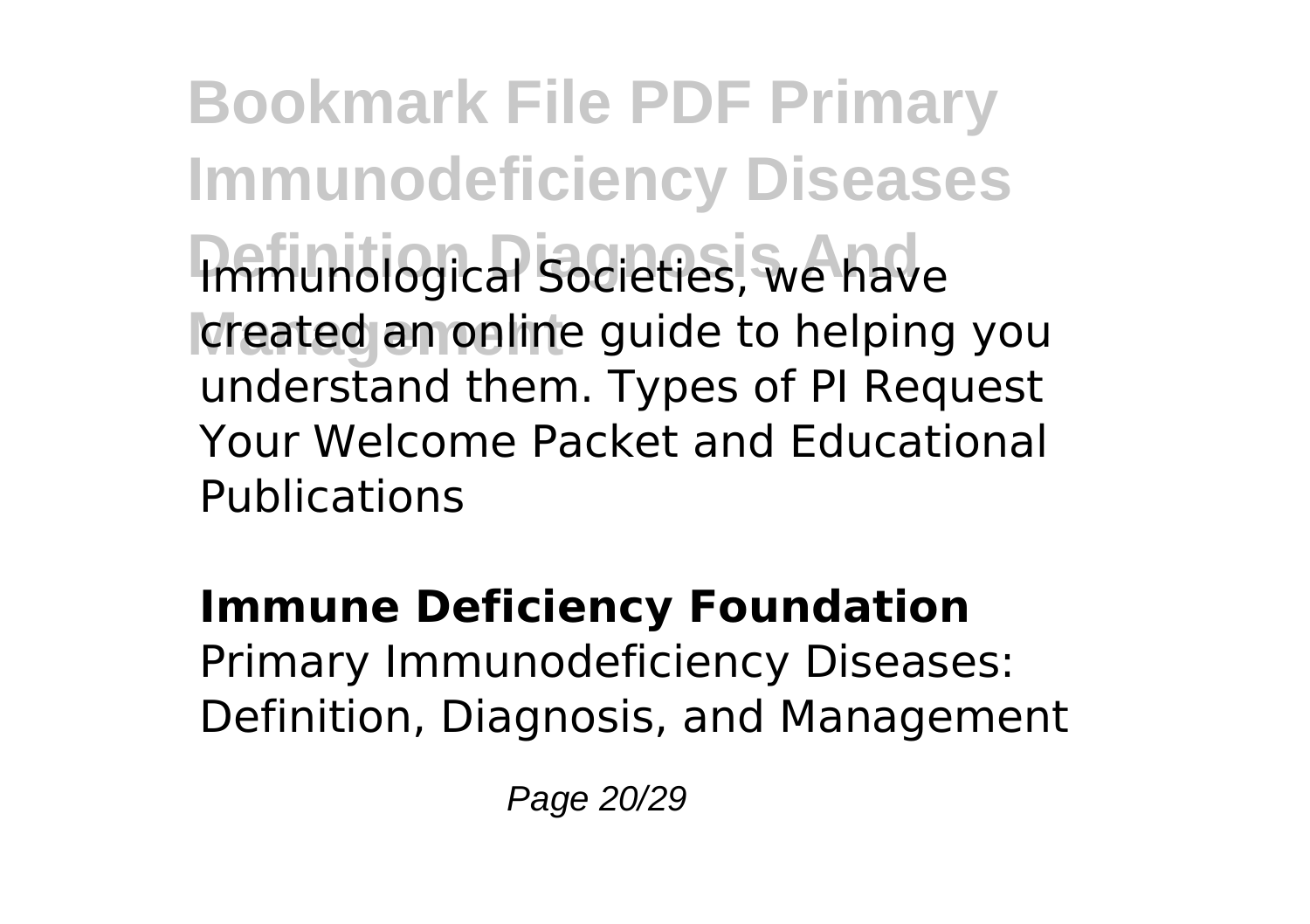**Bookmark File PDF Primary Immunodeficiency Diseases Definition Diagnosis And** [Rezaei, Nima, Aghamohammadi, Asghar, Notarangelo, Luigi D.] on Amazon.com. \*FREE\* shipping ...

#### **Primary Immunodeficiency Diseases: Definition, Diagnosis ...**

The number of diagnosed cases of primary immunodeficiency diseases (PIDs) – a group of inborn disorders of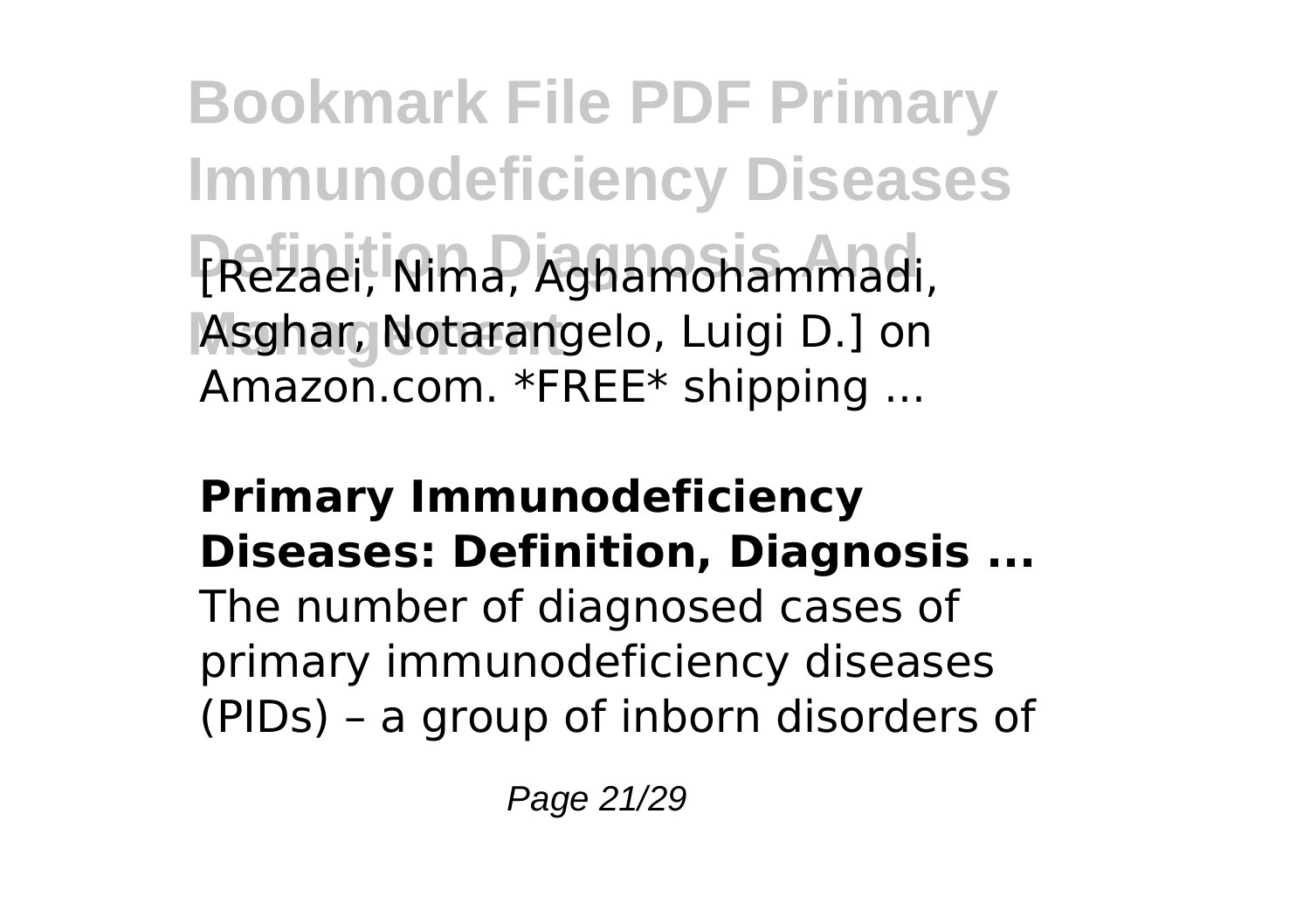**Bookmark File PDF Primary Immunodeficiency Diseases** the immune system – is growing rapidly, but misdiagnosis or late diagnosis still occurs in a significant number of patients, with serious consequences. This is the second edition of a practical reference textbook on PIDs that has been widely welcomed by scientists and clinicians from around the world.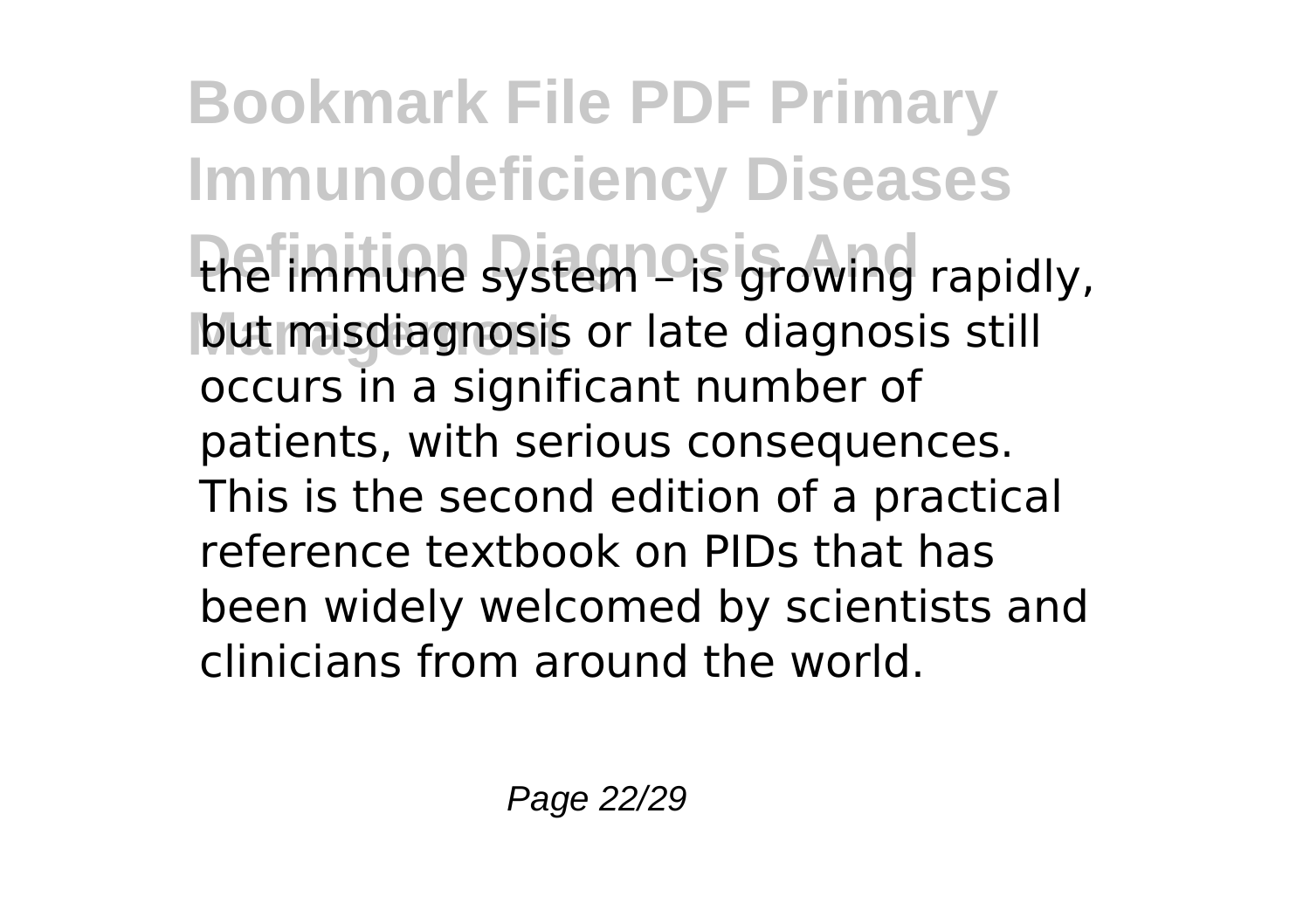**Bookmark File PDF Primary Immunodeficiency Diseases Definition Diagnosis And Primary Immunodeficiency Diseases Management PDF - Download Medical Books** Primary immunodeficiency disease: A disorder caused by an inherited flaw in the immune system that increases the susceptibility to infections. Primary immunodeficiency diseases are unlike secondary or acquired immune deficiency diseases, which are caused by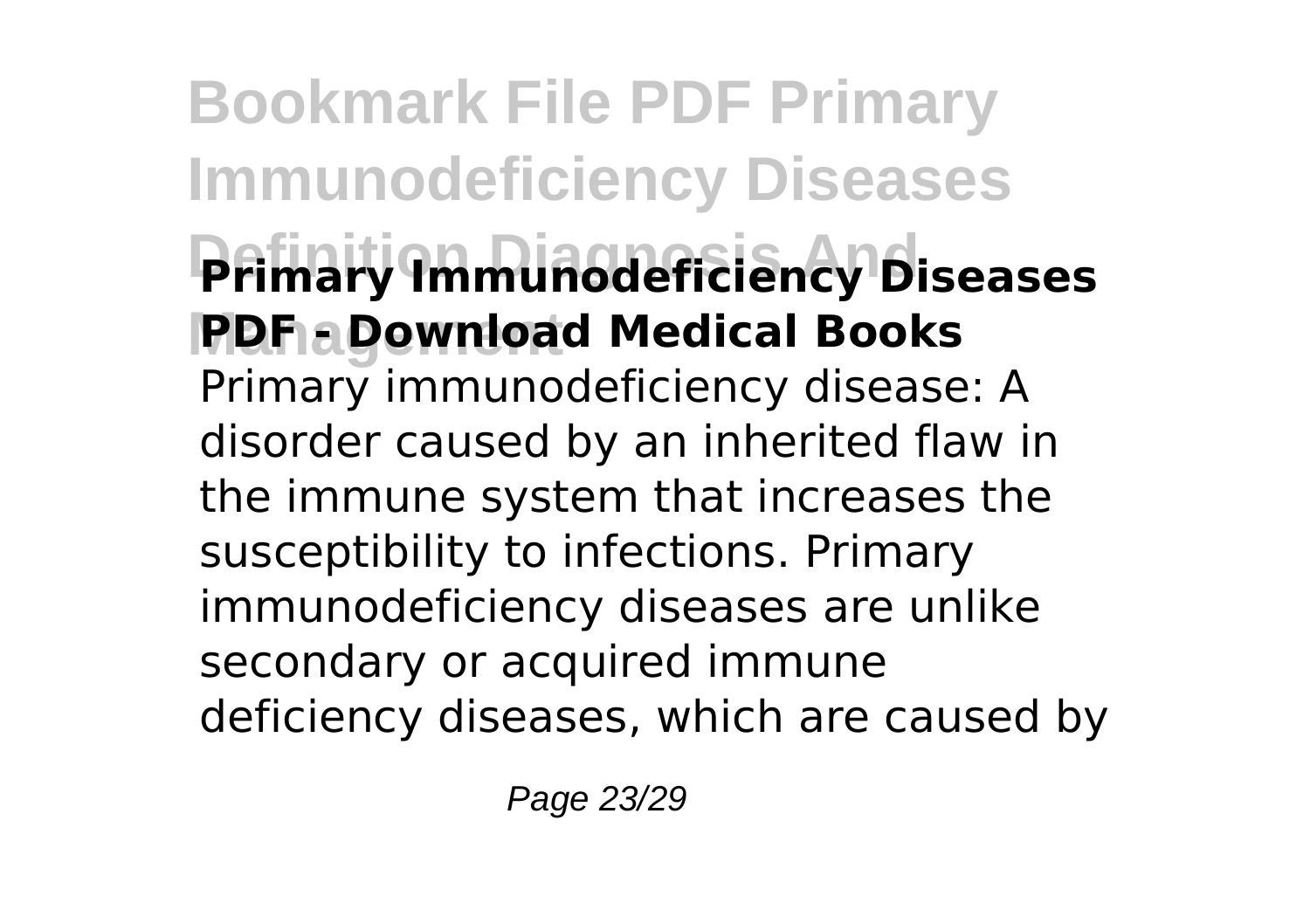**Bookmark File PDF Primary Immunodeficiency Diseases** infectious, chemical or radiological agents. AIDS is a prototype of an acquired immune deficiency disease.

### **What is primary immunodeficiency disease?**

There are many types of PI. They all affect the immune system. Primary immunodeficiency (PI) is a term used to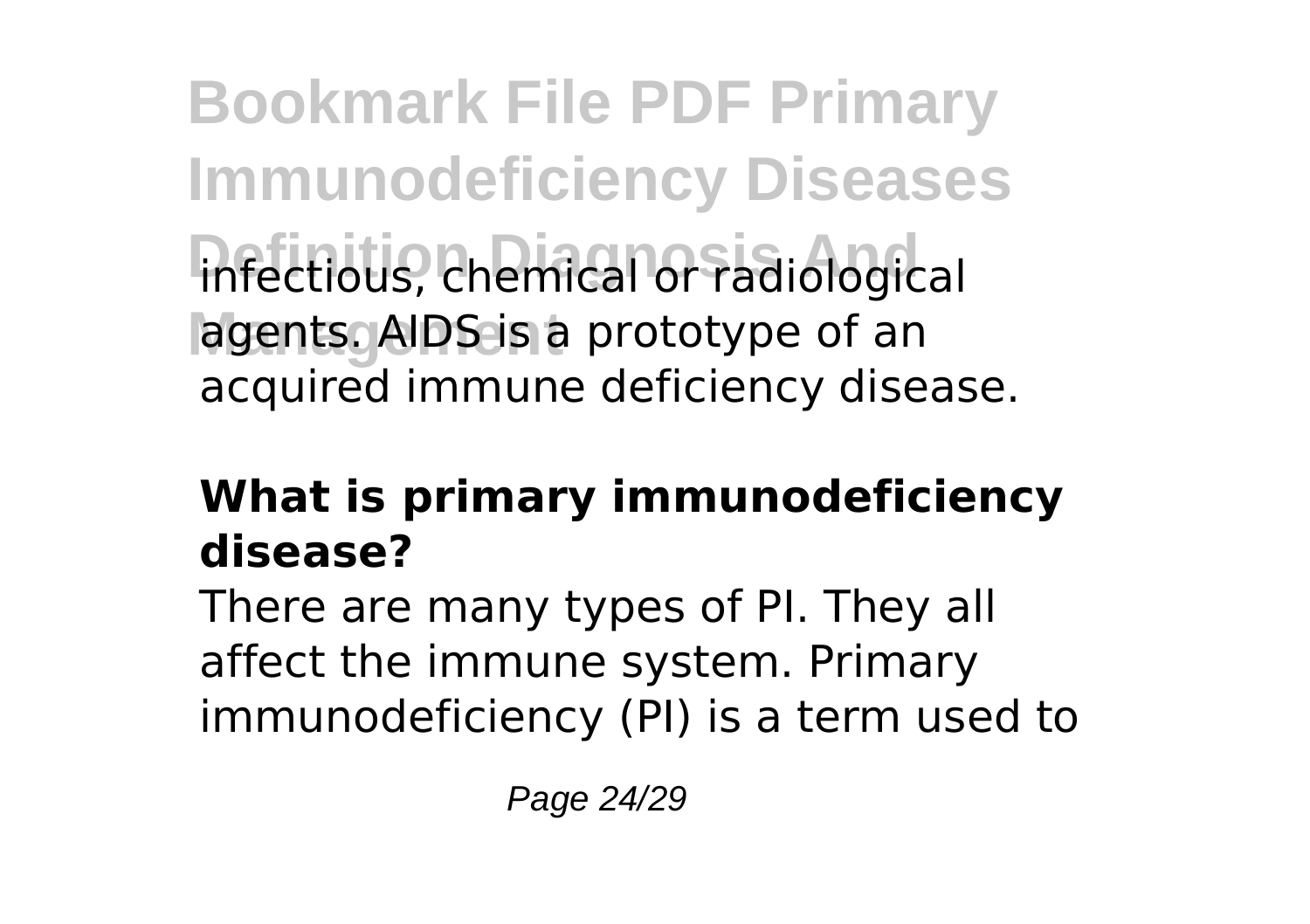**Bookmark File PDF Primary Immunodeficiency Diseases** describe more than 350 disorders. Although they all have differences, what these disorders all have in common is that they cause the immune system to not work right, in some cases making it harder to fight off infections. PI is a chronic disorder that causes your immune system to work improperly.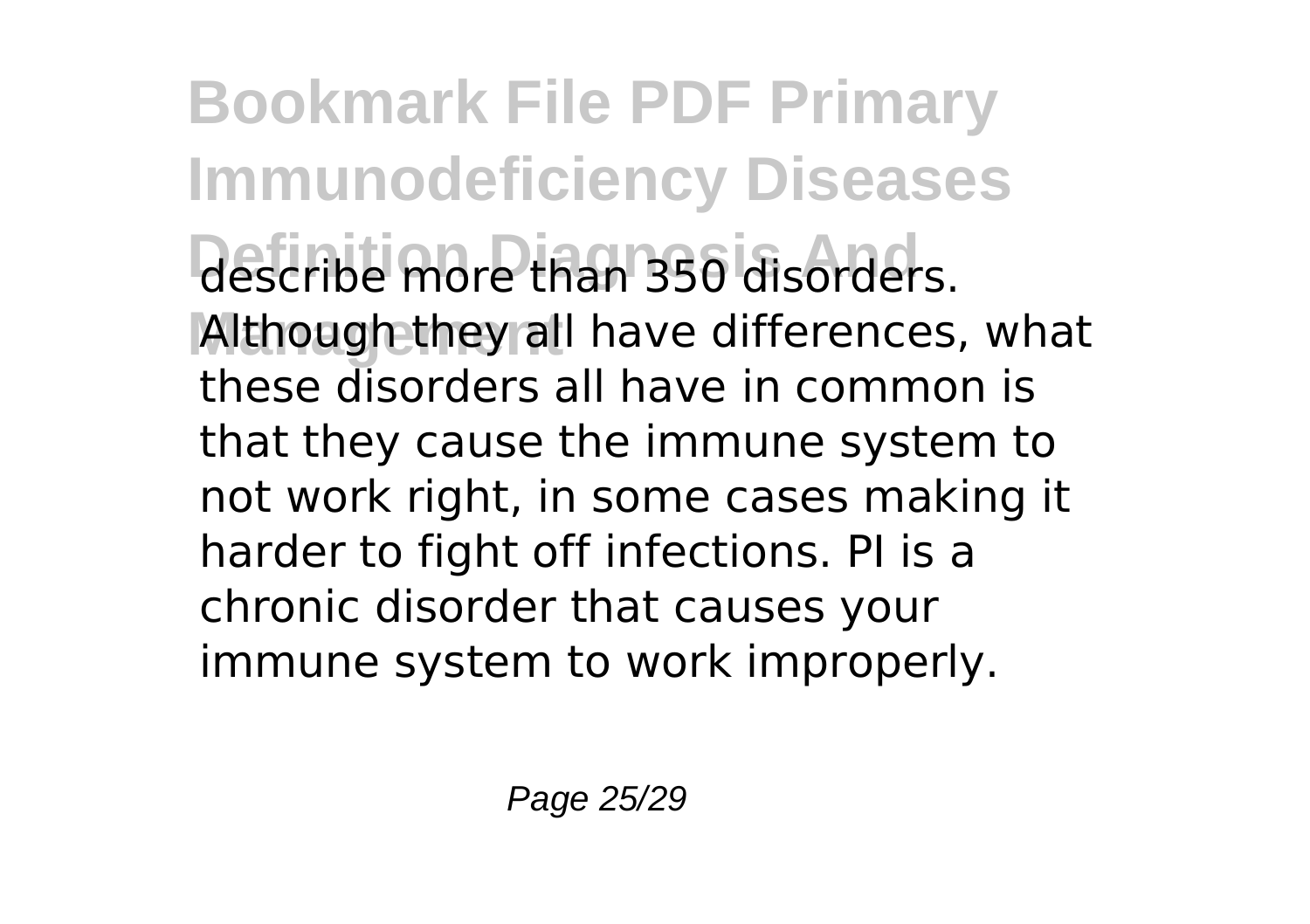# **Bookmark File PDF Primary Immunodeficiency Diseases Definition Diagnosis And What is Primary Immunodeficiency? Different Types of PI** Primary immunodeficiencies are disorders in which part of the body's immune system is missing or does not function normally. To be considered a primary immunodeficiency (PID), the cause of the immune deficiency must not be secondary in nature (i.e., caused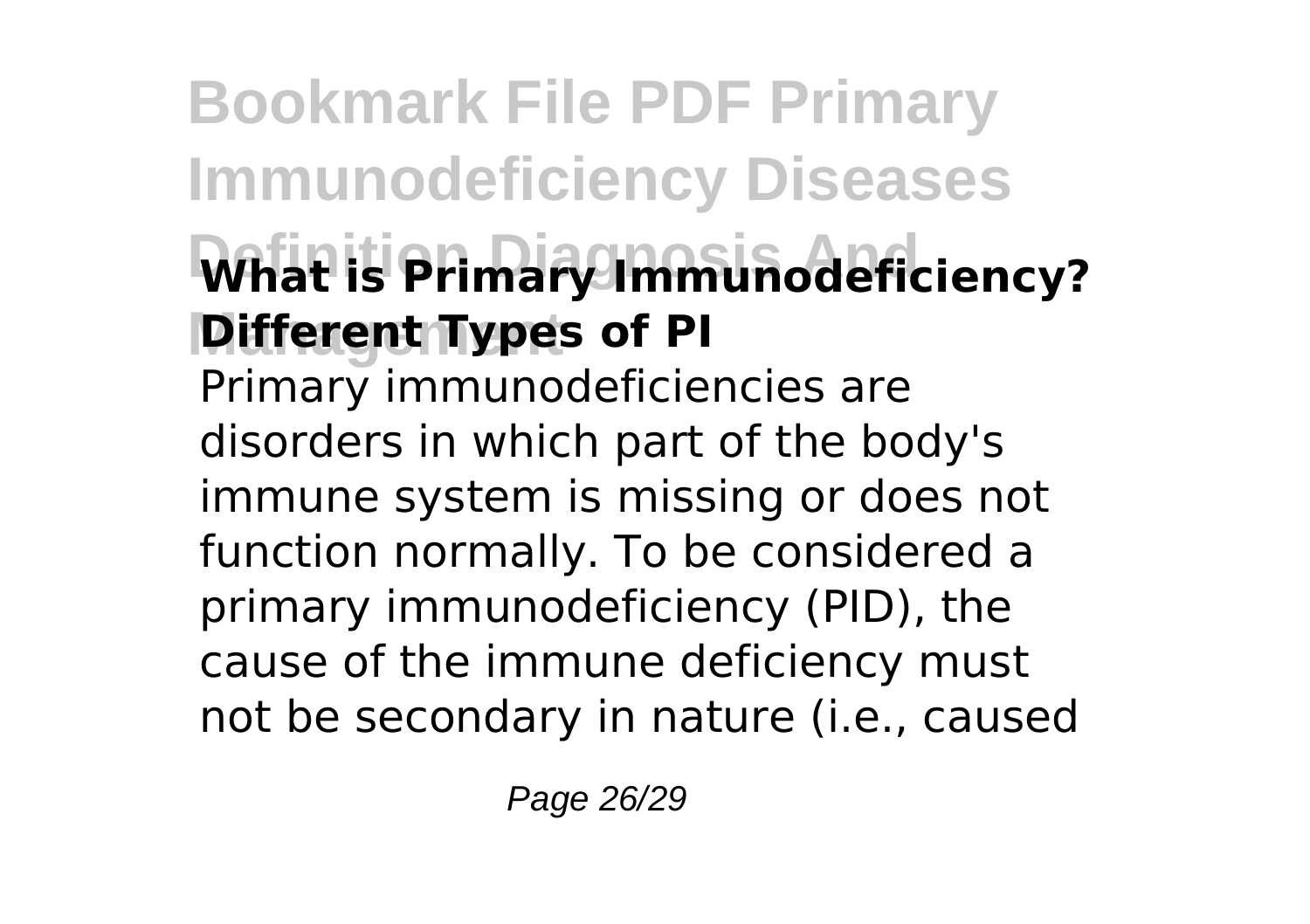**Bookmark File PDF Primary Immunodeficiency Diseases** by other disease, drug treatment, or environmental exposure to toxins).

### **Primary immunodeficiency - Wikipedia**

Common variable immunodeficiency (CVID, MIM# 240500) is a primary immunodeficiency disorder characterized by impaired B cell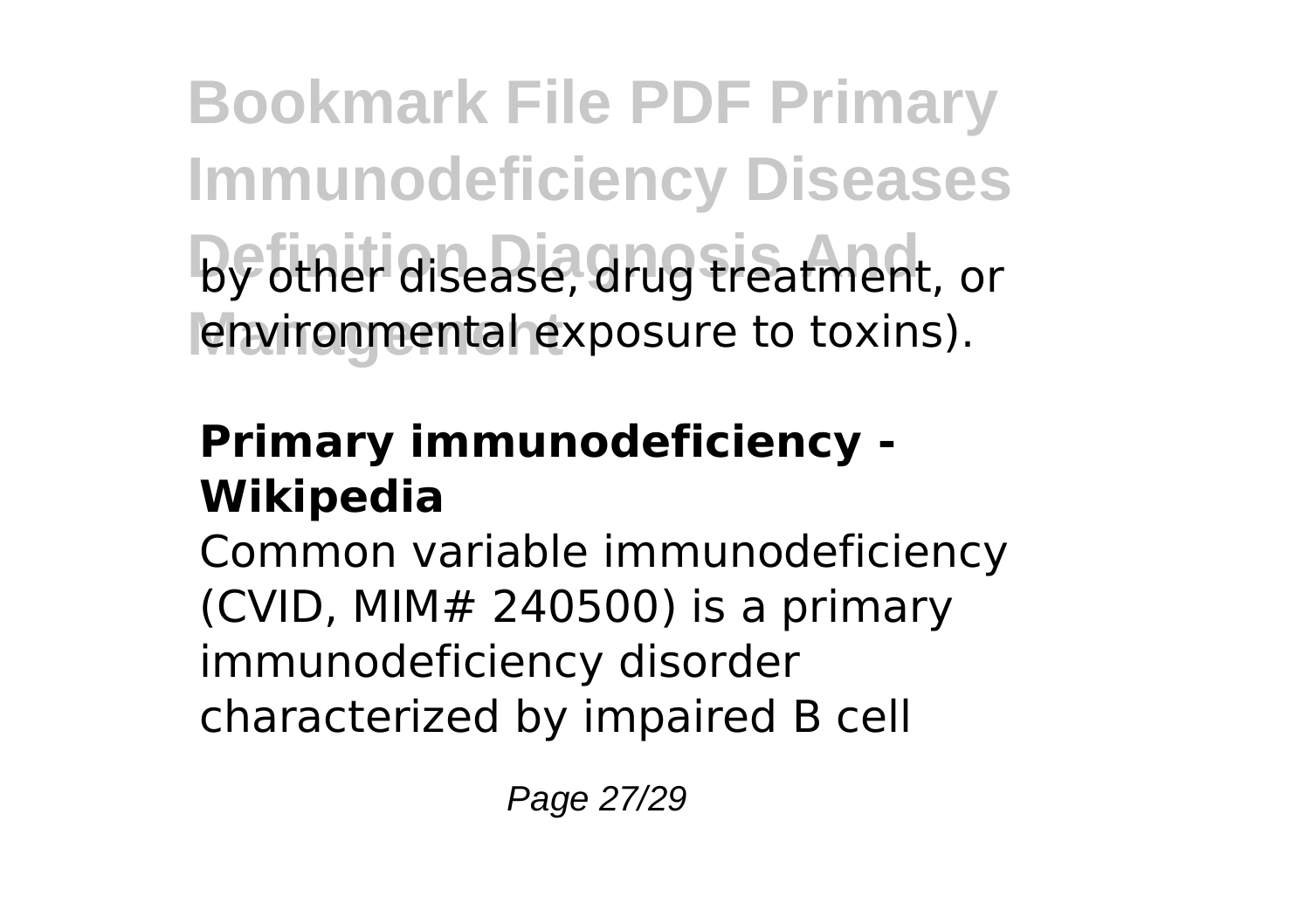**Bookmark File PDF Primary Immunodeficiency Diseases** differentiation with defective nd **Management** immunoglobulin production. It is the most prevalent form of severe antibody deficiency affecting both children and adults. "Variable" refers to the heterogeneous clinical manifestations of this disorder, which include recurrent infections, chronic lung disease, autoimmune disorders, gastrointestinal